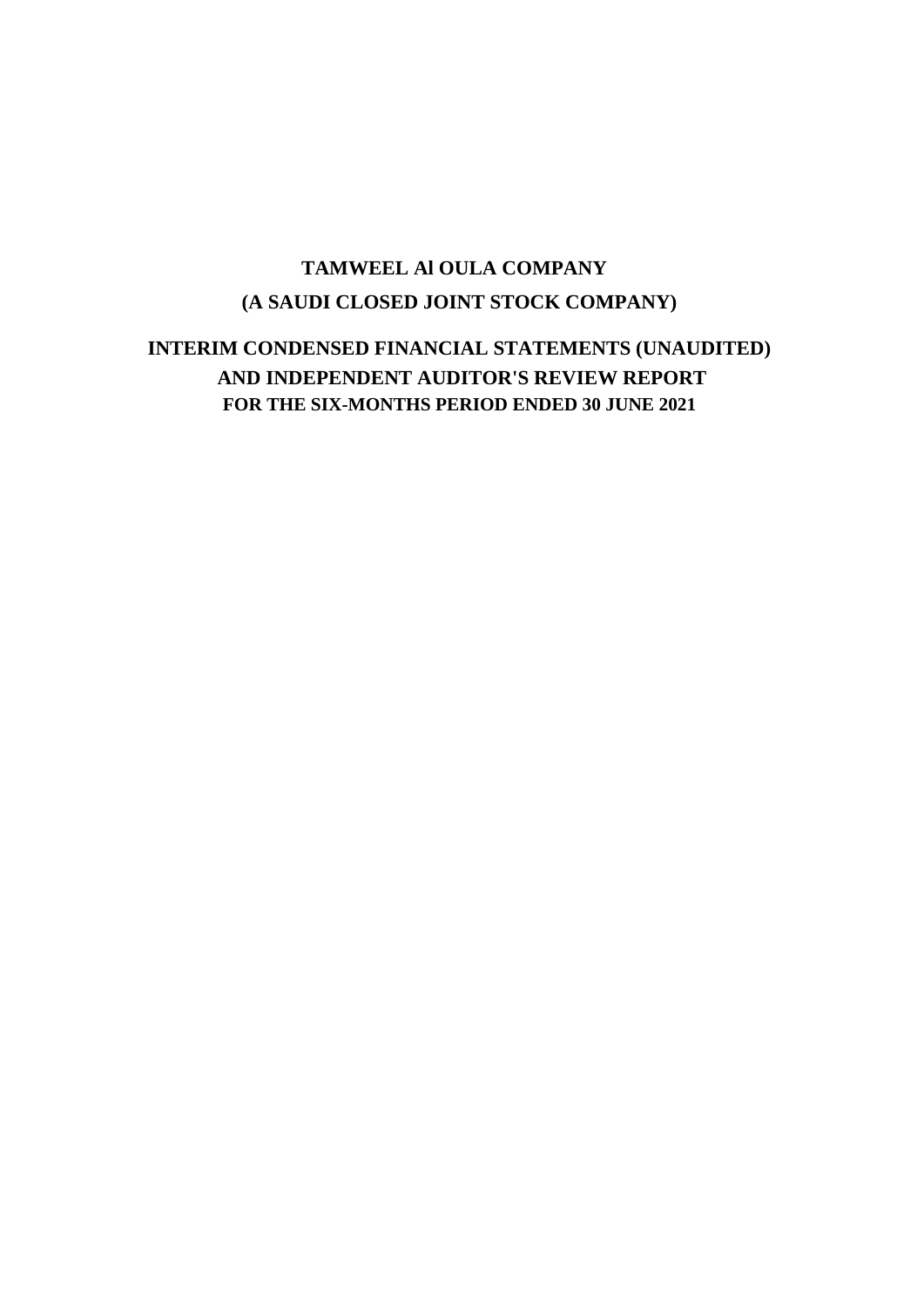## TAMWEEL Al OULA COMPANY (A SAUDI CLOSED JOINT STOCK COMPANY) INTERIM CONDENSED FINANCIAL STATEMENTS (UNAUDITED) AND INDEPENDENT AUDITOR'S REVIEW REPORT FOR THE SIX-MONTHS PERIOD ENDED 30 JUNE 2021

### **Table of content Page**

| Independent auditor's review report<br>Interim condensed statement of profit or loss and other comprehensive income<br>Interim condensed statement of financial position<br>Interim condensed statement of changes in equity<br>4<br>Interim condensed statement of cash flows |                                                     |          |
|--------------------------------------------------------------------------------------------------------------------------------------------------------------------------------------------------------------------------------------------------------------------------------|-----------------------------------------------------|----------|
|                                                                                                                                                                                                                                                                                |                                                     |          |
|                                                                                                                                                                                                                                                                                |                                                     |          |
|                                                                                                                                                                                                                                                                                |                                                     |          |
|                                                                                                                                                                                                                                                                                |                                                     |          |
|                                                                                                                                                                                                                                                                                |                                                     |          |
|                                                                                                                                                                                                                                                                                | Notes to the interim condensed financial statements | $6 - 12$ |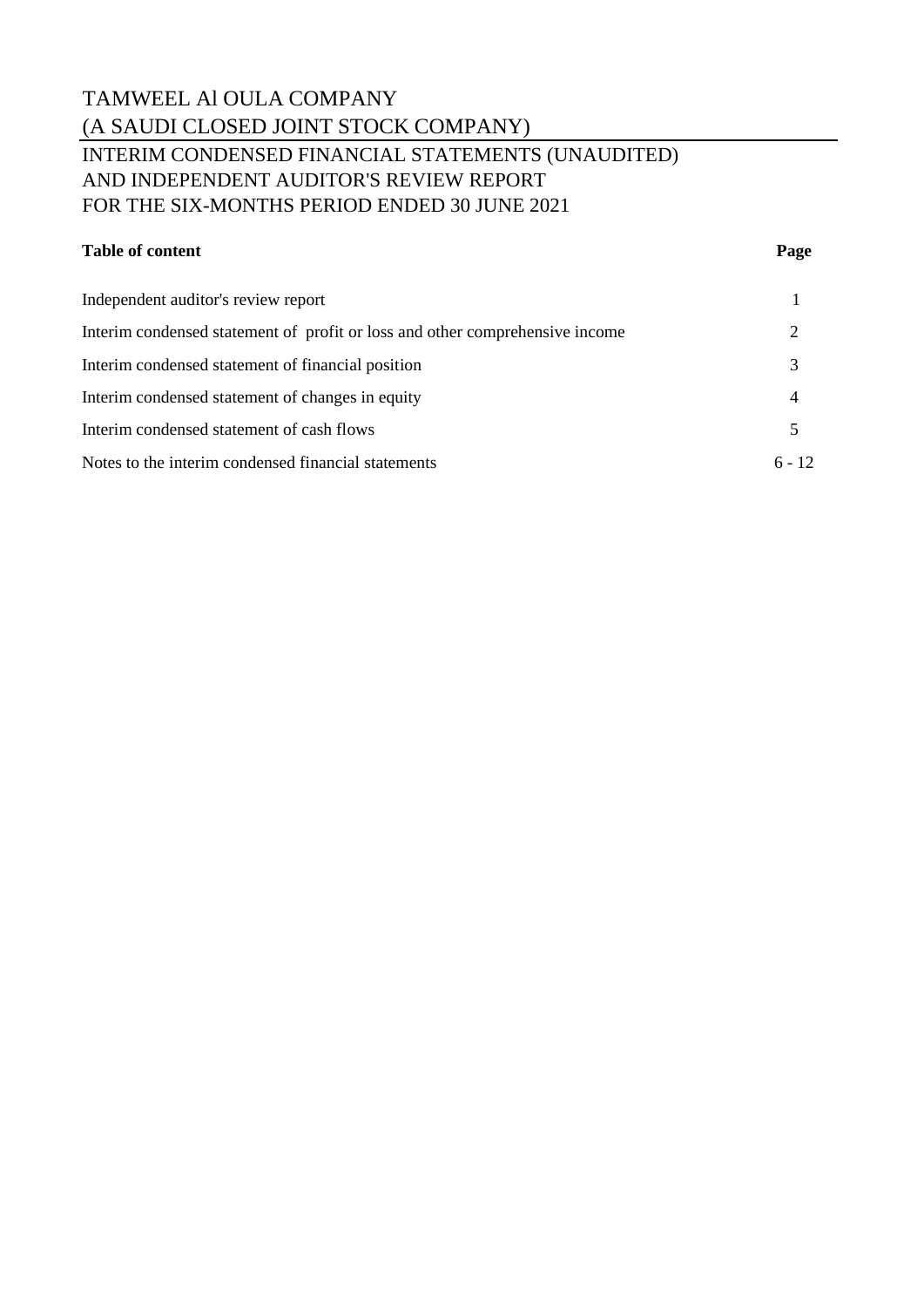

Ernst & Young & Co. (Certified Public Accountants) **General Partnership** Adeer Tower, 15<sup>th</sup> Floor Prince Turki Bin Abdulaziz Street, Al Khobar Corniche P.O. Box 3795 Al Khobar 31952 Kingdom of Saudi Arabia Head Office - Rivadh

Registration No. 45/11/323 C.R. No. 2051058792

Tel: +966 13 840 4600 Fax: +966 13 882 0087

ey.ksa@sa.ey.com ey.com/mena

#### INDEPENDENT AUDITOR'S REVIEW REPORT ON THE INTERIM CONDENSED **FINANCIAL** STATEMENTS TO THE SHAREHOLDERS OF TAMWEEL AL OULA COMPANY (A SAUDI CLOSED JOINT STOCK COMPANY)

#### Introduction:

We have reviewed the accompanying interim condensed statement of financial position of Tamweel Al Oula Company ("the Company") as at 30 June 2021, and the related interim condensed statements of profit or loss and other comprehensive income, for the three-month and six-month periods ended 30 June 2021, and the related interim condensed statements of changes in equity and cash flows for the six-month period then ended, and a summary of significant accounting policies and other explanatory notes. Management is responsible for the preparation and presentation of these interim condensed financial statements in accordance with International Accounting Standard 34, "Interim Financial Reporting" ("IAS 34") endorsed in the Kingdom of Saudi Arabia. Our responsibility is to express a conclusion on these interim condensed financial statements based on our review.

#### **Scope of Review:**

We conducted our review in accordance with International Standard on Review Engagements 2410, "Review of Interim Financial Information Performed by the Independent Auditor of the Entity" endorsed in the Kingdom of Saudi Arabia. A review of interim financial statements consists of making inquiries, primarily to persons responsible for financial and accounting matters, and applying analytical and other review procedures. A review is substantially less in scope than an audit conducted in accordance with International Standards on Auditing that are endorsed in the Kingdom of Saudi Arabia and consequently does not enable us to obtain assurance that we would become aware of all significant matters that might be identified in an audit. Accordingly, we do not express an audit opinion.

### **Conclusion:**

Based on our review, nothing has come to our attention that causes us to believe that the accompanying interim condensed financial statements are not prepared, in all material respects, in accordance with IAS 34 endorsed in the Kingdom of Saudi Arabia.

for Ernst & Young



Marwan Al-Afalig **Certified Public Accountant** Registration No. 422

25 Dhul Hijjah 1442H 4 August 2021



Al Khobar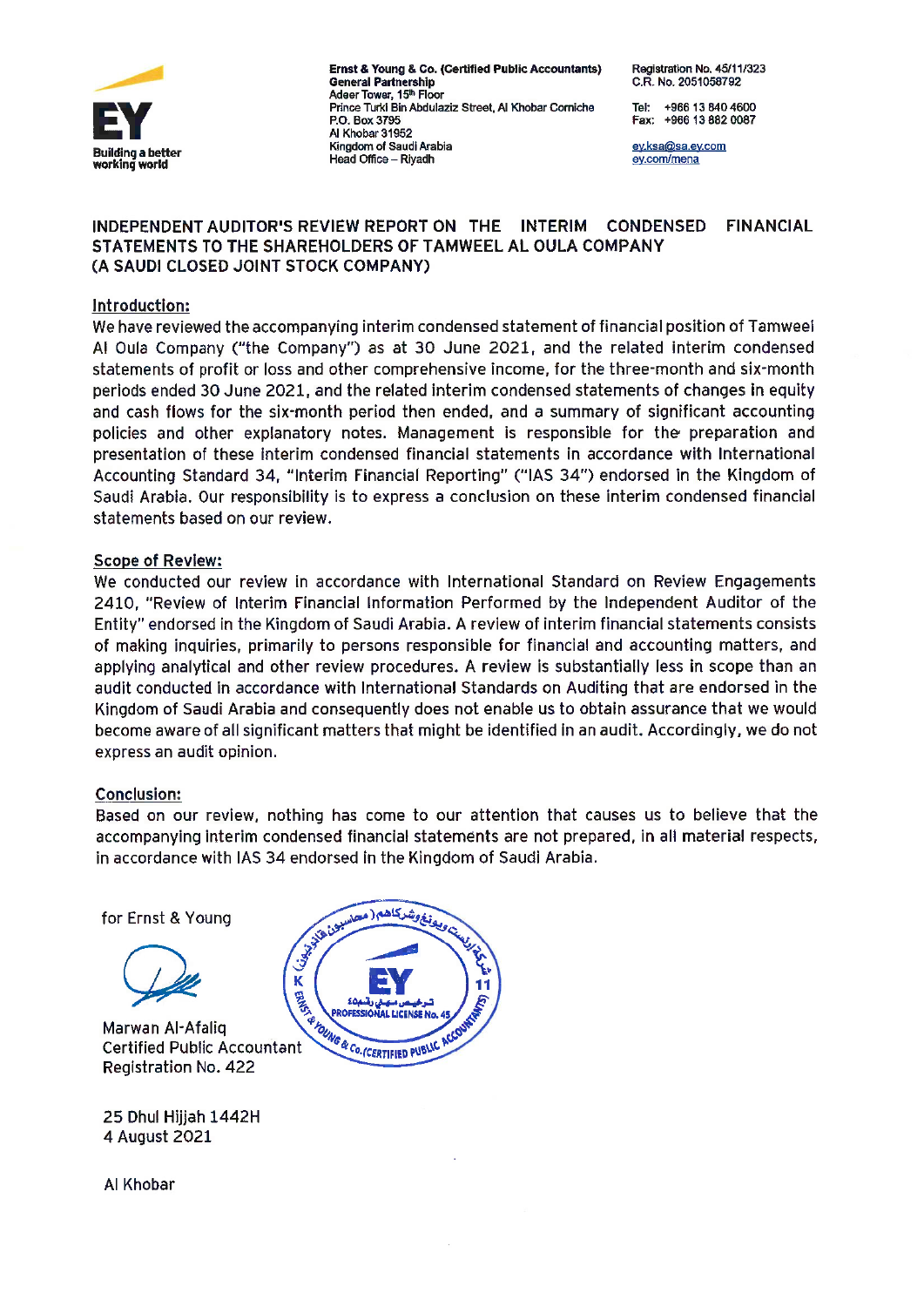(A Saudi Closed Joint Stock Company)

# INTERIM CONDENSED STATEMENT OF PROFIT OR LOSS AND OTHER COMPREHENSIVE INCOME (UNAUDITED)

For the six-month period ended 30 June 2021

|                                                                                  | Three-month period<br>ended 30 June |              | Six-month period<br>ended 30 June |              |
|----------------------------------------------------------------------------------|-------------------------------------|--------------|-----------------------------------|--------------|
|                                                                                  | 2021                                | 2020         | 2021                              | 2020         |
| Note                                                                             | SR                                  | <b>SR</b>    | <b>SR</b>                         | <b>SR</b>    |
| <b>REVENUE</b>                                                                   |                                     |              |                                   |              |
| Revenue from operations                                                          | 40,703,809                          | 9,507,233    | 65,214,960                        | 20,831,161   |
| Revenue from other activities                                                    | 7,365,721                           | 2,091,279    | 13,155,373                        | 3,360,471    |
| <b>TOTAL INCOME</b>                                                              | 48,069,530                          | 11,598,512   | 78,370,333                        | 24,191,632   |
| <b>EXPENSES</b>                                                                  |                                     |              |                                   |              |
| Finance costs and bank charges                                                   | (7,865,407)                         | (1,572,101)  | (14, 160, 501)                    | (3,060,692)  |
| Insurance expenses for finance leasing activities                                | (2,778,899)                         | (1,043,859)  | (4,961,252)                       | (2,252,904)  |
| Salaries and employees' related expenses                                         | (5,968,423)                         | (4,253,403)  | (11, 949, 537)                    | (8,849,879)  |
| Short-term lease                                                                 | (8,250)                             | (8,250)      | (16,500)                          | (40, 500)    |
| Depreciation and amortisation                                                    | (792, 043)                          | (607, 347)   | (1, 477, 274)                     | (1,219,802)  |
| Charge of expected credit losses on<br>investment in Islamic finance receivables |                                     |              |                                   |              |
| 5                                                                                | (11,991,220)                        | (943, 798)   | (16,969,409)                      | (3,253,507)  |
| Other general and administrative expenses                                        | (3,664,538)                         | (2,208,975)  | (6,180,726)                       | (3,911,742)  |
| <b>TOTAL EXPENSES</b>                                                            | (33,068,780)                        | (10,637,733) | (55,715,199)                      | (22,589,026) |
| PROFIT BEFORE ZAKAT                                                              | 15,000,750                          | 960,779      | 22,655,134                        | 1,602,606    |
| Zakat                                                                            | (757, 557)                          | (198, 151)   | (2, 336, 197)                     | (330,521)    |
| <b>PROFIT FOR THE PERIOD</b>                                                     | 14,243,193                          | 762,628      | 20,318,937                        | 1,272,085    |
| OTHER COMPREHENSIVE INCOME                                                       |                                     |              |                                   |              |
| Other comprehensive income for the period                                        |                                     |              |                                   |              |
| <b>TOTAL COMPREHENSIVE INCOME</b><br><b>FOR THE PERIOD</b>                       | 14,243,193                          | 762,628      | 20,318,937                        | 1,272,085    |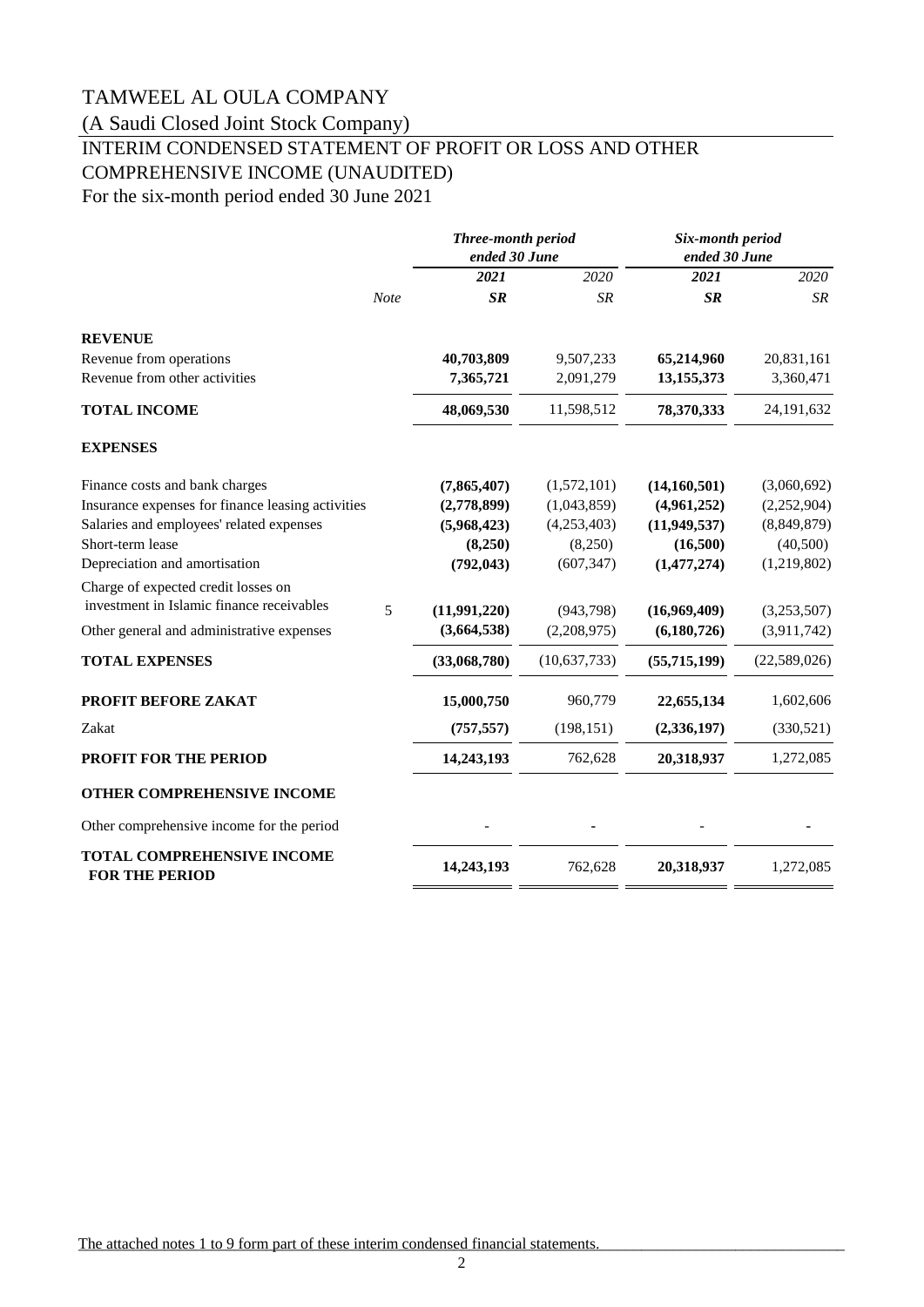### (A Saudi Closed Joint Stock Company)

# INTERIM CONDENSED STATEMENT OF FINANCIAL POSITION (UNAUDITED)

As at 30 June 2021

|                                                         | <b>Note</b> | 30 June       | 31 December   |
|---------------------------------------------------------|-------------|---------------|---------------|
|                                                         |             | 2021          | 2020          |
|                                                         |             | <b>SR</b>     | SR            |
|                                                         |             | (Unaudited)   | (Audited)     |
| <b>ASSETS</b>                                           |             |               |               |
| <b>NON-CURRENT ASSETS</b>                               |             |               |               |
| Net investment in Islamic finance receivables           | 5           | 782, 812, 458 | 539,544,935   |
| Property and equipment                                  |             | 2,238,952     | 1,011,813     |
| Right-of-use assets                                     |             | 1,421,462     | 1,113,247     |
| Intangible assets                                       |             | 2,339,536     | 2,044,993     |
| Equity investment at fair value through                 |             | 892,850       | 892,850       |
| other comprehensive income "OCI"                        |             |               |               |
| <b>TOTAL NON-CURRENT ASSETS</b>                         |             | 789,705,258   | 544,607,838   |
| <b>CURRENT ASSETS</b>                                   |             |               |               |
| Net investment in Islamic finance receivables - Current | 5           | 537,598,565   | 392,180,423   |
| Prepayments and other receivables                       |             | 59,330,894    | 2,928,836     |
| Cash and cash equivalents                               |             | 54,511,950    | 105,446,985   |
| <b>TOTAL CURRENT ASSETS</b>                             |             | 651,441,409   | 500,556,244   |
| <b>TOTAL ASSETS</b>                                     |             | 1,441,146,667 | 1,045,164,082 |
| <b>EQUITY AND LIABILITIES</b>                           |             |               |               |
|                                                         |             |               |               |
| <b>EQUITY</b>                                           |             |               |               |
| Share capital                                           |             | 250,000,000   | 250,000,000   |
| Statutory reserve                                       |             | 6,732,313     | 6,732,313     |
| Retained earnings                                       |             | 36,091,150    | 15,772,213    |
| <b>TOTAL EQUITY</b>                                     |             | 292,823,463   | 272,504,526   |
| <b>NON-CURRENT LIABILITIES</b>                          |             |               |               |
| Loans and borrowings                                    | 7           | 625,423,318   | 394,518,316   |
| Government grant                                        | 7           | 28,115,661    | 18,764,791    |
| Lease liabilities                                       |             | 726,898       |               |
| Employees' defined benefits liabilities                 |             | 5,206,268     | 4,506,717     |
| TOTAL NON-CURRENT LIABILITIES                           |             | 659,472,145   | 417,789,824   |
| <b>CURRENT LIABILITIES</b>                              |             |               |               |
| Accounts payable                                        |             | 132,569,079   | 55,631,399    |
| Loans and borrowings - current                          | 7           | 331,439,931   | 288,190,939   |
| Amounts due to related parties                          | 6           | 644,984       | 6,832,919     |
| Lease liabilities - current                             |             | 302,750       | 252,231       |
| Accrued expenses and other liabilities                  |             | 21,559,326    | 3,500,537     |
| Provision for zakat                                     |             | 2,334,989     | 461,707       |
| <b>TOTAL CURRENT LIABILITIES</b>                        |             | 488,851,059   | 354,869,732   |
| <b>TOTAL LIABILITIES</b>                                |             | 1,148,323,204 | 772,659,556   |
| TOTAL EQUITY AND LIABILITIES                            |             | 1,441,146,667 | 1,045,164,082 |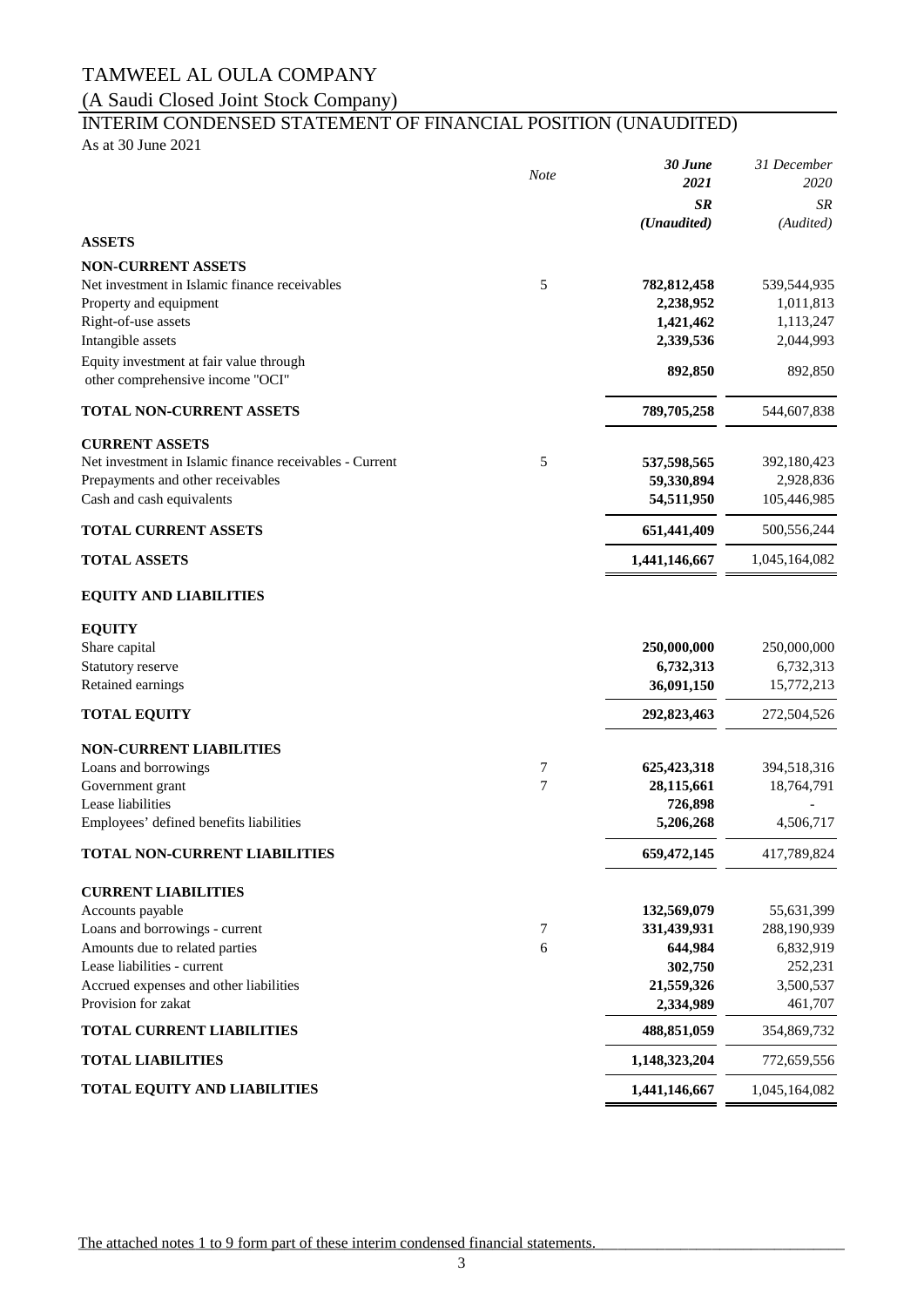### (A Saudi Closed Joint Stock Company)

### For the six-month period ended 30 June 2021 INTERIM CONDENSED STATEMENT OF CHANGES IN EQUITY (UNAUDITED)

*Capital Statutory reserve Retained earnings Total SR SR SR SR* As at 1 January 2020 (audited) 250,000,000 6,554,603 14,474,335 271,028,938 Profit for the period 1,272,085 1,272,085 Other comprehensive loss for the period Total comprehensive income for the period  $1,272,085$   $1,272,085$   $1,272,085$ **As at 30 June 2020 (unaudited)** 250,000,000 6,554,603 15,746,420 272,301,023 As at 1 January 2021(audited) 250,000,000 6,732,313 15,772,213 272,504,526 Profit for the period **20,318,937** 20,318,937 20,318,937 Other comprehensive income for the period - - - - Total comprehensive income for the period  $20,318,937$   $20,318,937$ As at 30 June 2021 (unaudited) 250,000,000 6,732,313 36,091,150 292,823,463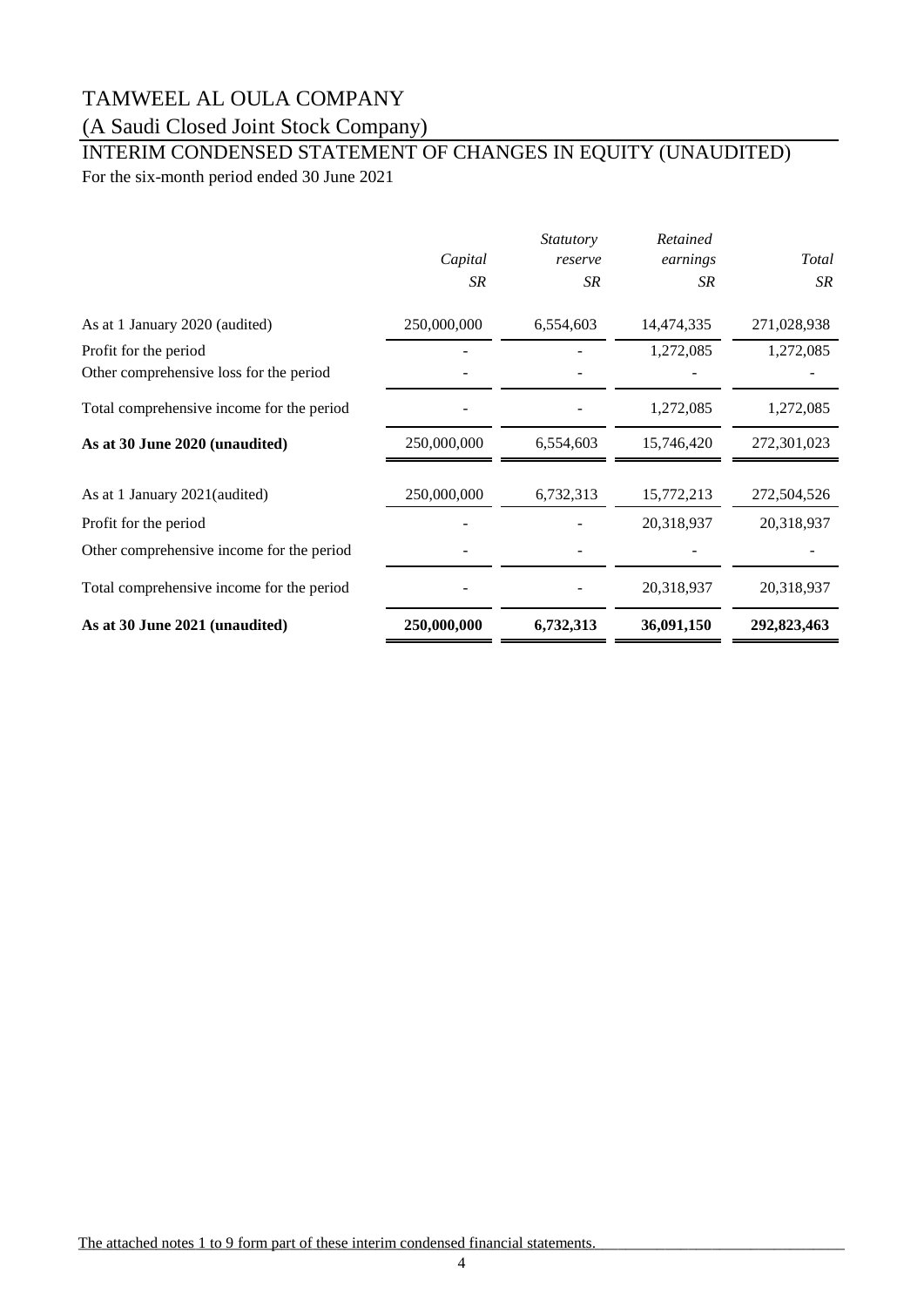### (A Saudi Closed Joint Stock Company)

# INTERIM CONDENSED STATEMENT OF CASH FLOWS (UNAUDITED)

For the six-months period ended 30 June 2021

|                                                                             | Six-month period<br>ended 30 June |                 |
|-----------------------------------------------------------------------------|-----------------------------------|-----------------|
|                                                                             |                                   |                 |
|                                                                             | 2021                              | 2020            |
|                                                                             | SR                                | SR              |
| <b>OPERATING ACTIVITIES</b>                                                 |                                   |                 |
| Profit before zakat                                                         | 22,655,134                        | 1,602,606       |
| Adjustments to reconcile profit before zakat to net cashflow:               |                                   |                 |
| Depreciation and amortisation                                               | 794,351                           | 1,219,802       |
| Depreciation of right-of-use assets                                         | 682,923                           |                 |
| Finance costs and bank charges                                              | 14,160,501                        | 3,060,692       |
| Employees' defined benefits liabilities, charged                            | 777,870                           | 342,836         |
| Charge of expected credit loss on investment in Islamic finance receivables | 16,969,409                        | 3,253,507       |
| Loss on modification of net investment in Islamic finance lease receivables | 12,736,489                        | 2,007,221       |
| Modification gain on deferred payments program                              | (11, 944, 830)                    | (3,568,972)     |
| Grant income realised                                                       | (19, 812, 381)                    | (2,083,504)     |
|                                                                             | 37,019,466                        | 5,834,188       |
| Changes in operating assets and liabilities:                                |                                   |                 |
| Net investment in Islamic finance receivables                               | (405, 655, 074)                   | (156, 647, 574) |
| Prepayments and other receivables                                           | (21, 376, 742)                    | (20, 545, 072)  |
| Amounts due to related parties                                              | (6, 187, 935)                     | (10,901,448)    |
| Accounts payable                                                            | 76,937,680                        | 69,307,825      |
| Accruals and other current liabilities                                      | 18,072,970                        | 3,116,344       |
| Cash used in operations                                                     | (301, 189, 635)                   | (109, 835, 737) |
| Employees' defined benefits liabilities, paid                               | (78, 319)                         | (174,906)       |
| Finance costs and bank charges paid                                         | (2, 125, 896)                     | (1,365,558)     |
| Zakat paid                                                                  | (462, 915)                        | (990, 297)      |
| Net cash used in operating activities                                       | (303, 856, 765)                   | (112, 366, 498) |
| <b>INVESTING ACTIVITY</b>                                                   |                                   |                 |
| Purchase of property and equipment                                          | (2,316,034)                       | (193, 517)      |
| Net cash used in an investing activity                                      | (2,316,034)                       | (193, 517)      |
| <b>FINANCING ACTIVITIES</b>                                                 |                                   |                 |
| Proceeds from loans and borrowings                                          | 380,243,151                       | 251,660,500     |
| Repayment of loans and borrowings                                           | (124, 777, 485)                   | (14, 539, 172)  |
| Payment of lease liabilities                                                | (227,902)                         | (57, 658)       |
| Net cash from financing activities                                          | 255, 237, 764                     | 237,063,670     |
| (DECREASE) / INCREASE IN CASH AND CASH EQUIVALENTS                          | (50, 935, 035)                    | 124,503,655     |
| Cash and cash equivalents at the beginning of the period                    | 105,446,985                       | 13,715,010      |
| CASH AND CASH EQUIVALENTS AT THE END OF THE PERIOD                          | 54,511,950                        | 138,218,665     |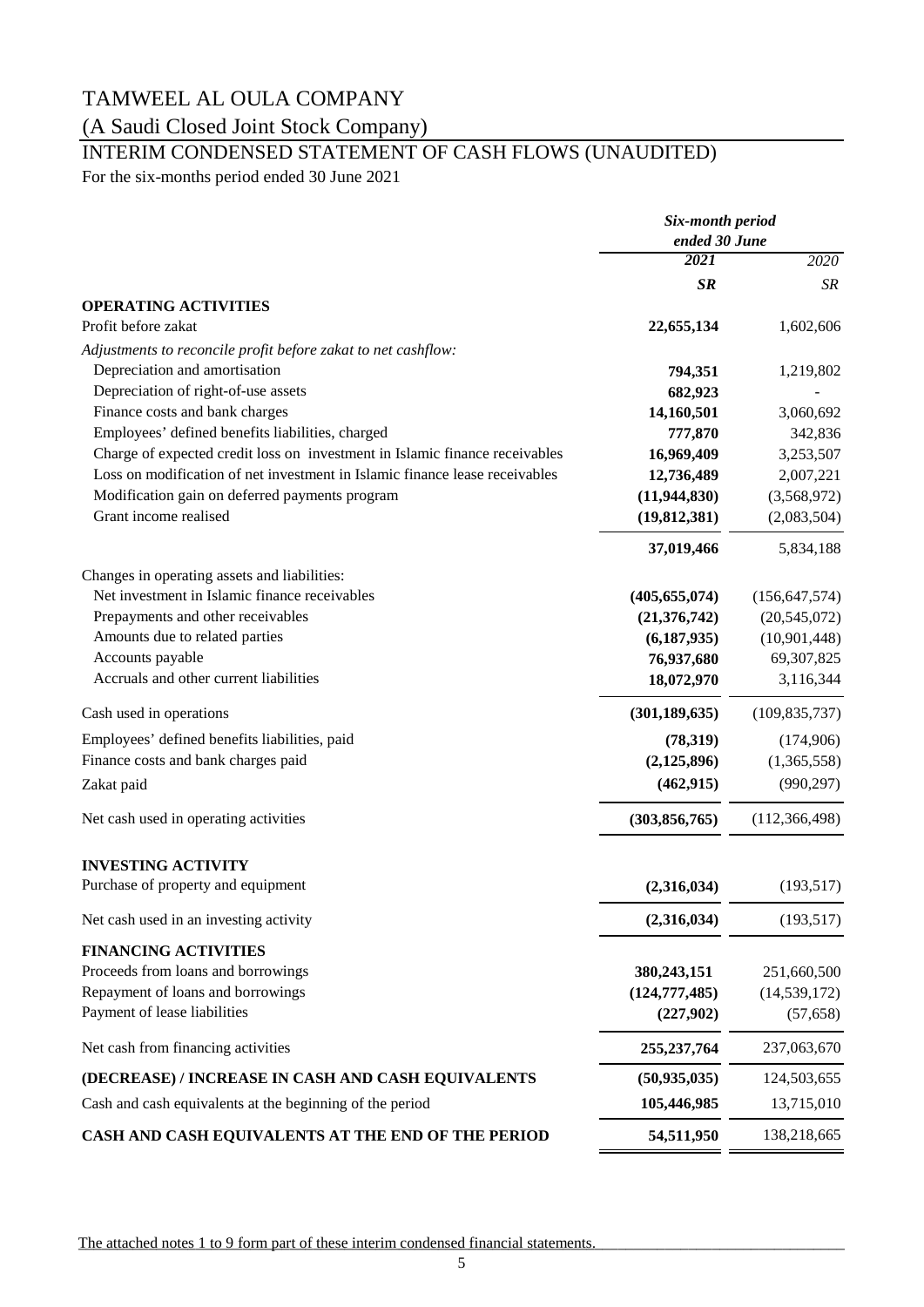### (A Saudi Closed Joint Stock Company)

### At 30 June 2021 NOTES TO THE INTERIM CONDENSED FINANCIAL STATEMENTS (UNAUDITED)

### **1 CORPORATE INFORMATION**

Tamweel Al Oula Company ("the Company"), is a Saudi Closed Joint Stock Company registered in the Kingdom of Saudi Arabia under Commercial Registration number 2050055043 dated 15 Ramadan 1436H (corresponding to 2 July 2015).

The Company is engaged in providing financial leasing in addition to financing production assets and offering consumer finance in accordance with the license number 39/ASH/201512 dated 21 Safar 1437H (corresponding to 3 December 2015) issued by Saudi Central Bank ("SAMA").

The Company's registered office is located at PO 34232, Dammam, Kingdom of Saudi Arabia. The Company operates through the following branches:

| <b>Commercial Registration Name</b> | <b>Number</b> | <i>Location</i> | <b>Date</b>                 |
|-------------------------------------|---------------|-----------------|-----------------------------|
| Tamweel Al Oula - Branch            | 2051065442    |                 | Al Khobar 17 Rabi' II 1439H |
| Tamweel Al Oula - Branch            | 2252101795    | Al Hasa         | 10 Dhu Al Hijjah 1439H      |
| Tamweel Al Oula - Branch            | 1010691639    | Rivadh          | 19 Rajab 1442H              |
| Tamweel Al Oula - Branch            | 4030416683    | Jeddah          | 14 Shawwal 1442H            |

The authorised, issued and paid up capital is SR 250 million as at 30 June 2021 consisting of 25 million shares of SR 10 share (31 December 2020: same). At 31 December 2020, corresponding to 16 Jumada Al-Ula 1442H, shareholders of the Company resolved to transfer their shares to Al Kifah Holding Company, the ultimate parent company. At 2 March 2021, corresponding to 18 Rajab 1442H, the company received no objection certificate from SAMA for the change in shareholding structure. Other legal formalities in this respect were in process at the issuance of these financial statements.

The interim condensed financial statements of the Company as of 30 June 2021 were authorised for issuance on 4 August 2021 (corresponding to 25 Dhul Hijjah 1442H).

### **2 BASIS OF PREPARATION**

The interim condensed financial statements of the Company as at and for the three-months period ended 30 June 2021 have been prepared in accordance with International Accounting Standard 34 Interim Financial Reporting ("IAS 34") as endorsed in the Kingdom of Saudi Arabia and other standards and pronouncements issued by the Saudi Organization for Chartered and Professional Accountants ("SOCPA"). The interim condensed financial statements do not include all the information and disclosures required in the annual financial statements, and should be read in conjunction with the Company's annual financial statements as at 31 December 2020.

#### **2.1 Basis of measurement**

These interim condensed financial statements have prepared on historical cost basis, except when otherwise disclosed in the accounting policy adopted.

#### **2.2 Presentation and functional currency**

The presentation and functional currency of the Company is Saudi Riyal.

#### **3 NEW AND AMENDED STANDARDS AND INTERPRETATIONS**

The accounting policies adopted in the preparation of the interim condensed financial statements are consistent with those followed in the preparation of the Company's annual financial statements for the year ended 31 December 2020, except for the adoption of new standards effective as of 1 January 2021. The Company has not early adopted any standard, interpretation or amendment that has been issued but is not yet effective.

Several amendments and interpretations applied for the first time in 2021, but do not have an impact on the interim condensed financial statements of the Company.

#### **4 SIGNIFICANT ACCOUNTING JUDGMENTS, ESTIMATES AND ASSUMPTIONS**

The preparation of the Company's interim condensed financial statements requires management to make judgments, estimates and assumptions that affect the reported amounts of revenues, expenses, assets and liabilities, and the accompanying disclosures, and the disclosure of contingent liabilities. The accounting estimates and assumptions used in the preparation of these interim condensed financial statements are consistent with those used in the preparation of the annual financial statements for the year ended 31 December 2020.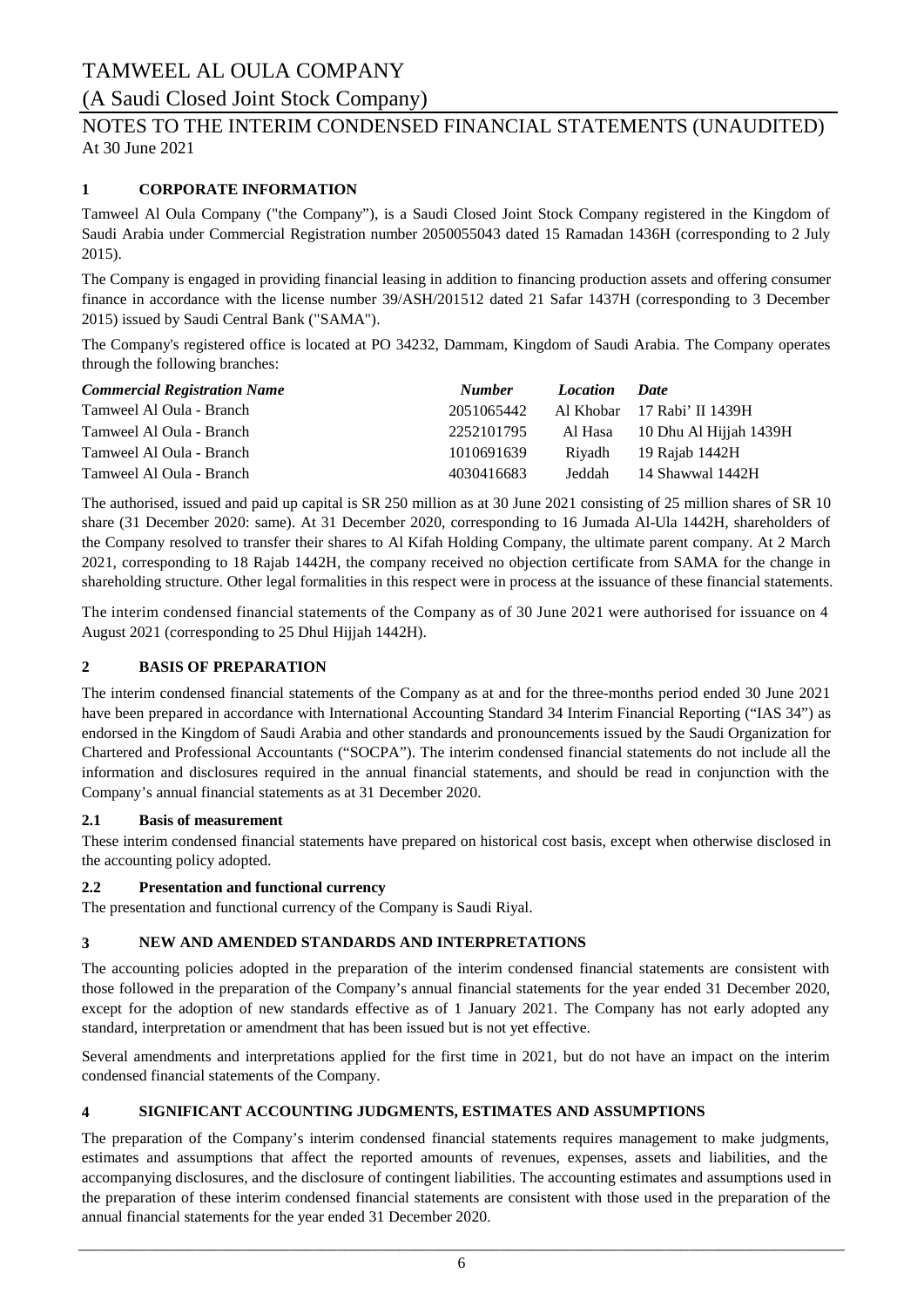(A Saudi Closed Joint Stock Company)

### NOTES TO THE INTERIM CONDENSED FINANCIAL STATEMENTS (UNAUDITED) (CONTINUED)

At 30 June 2021

#### **4 SIGNIFICANT ACCOUNTING JUDGMENTS, ESTIMATES AND ASSUMPTIONS (continued)**

#### **4.1 Novel coronavirus ("COVID-19")**

The outbreak of novel coronavirus ("COVID-19") since early 2020, its spread across mainland China and then globally caused disruptions to businesses and economic activity globally including the Kingdom of Saudi Arabia and the declaration of this pandemic by the World Health Organization necessitated the Company's management to revisit its significant judgments in applying the Company's accounting policies and the methods of computation and the key sources of estimation applied to the annual financial statements for the year ended 31 December 2019. Whilst it is challenging now, to predict the full extent and duration of its business and economic impact, the Company's management carried out an impact assessment on the overall Company's operations and business aspects including factors like supply chain, travel restrictions, oil prices, product demand, etc. As of the issuance date of these interim condensed financial statements, in view of the current uncertainty, any future change in the assumptions and estimates could result in outcomes that could require a material adjustment to the carrying amount of the asset or liability affected in the future periods. As the situation is rapidly evolving with future uncertainties, management will continue to assess the impact based on prospective developments.

#### **5 NET INVESTMENT IN ISLAMIC FINANCE RECEIVABLES**

|                                                                                                                         | 30 June         | 31 December     |
|-------------------------------------------------------------------------------------------------------------------------|-----------------|-----------------|
|                                                                                                                         | 2021            | 2020            |
|                                                                                                                         | (Unaudited)     | (Audited)       |
|                                                                                                                         | <b>SR</b>       | SR.             |
| Gross investment in Islamic finance receivables                                                                         | 1,651,589,205   | 1,168,016,782   |
| Less: unearned finance income (see below 5.1)                                                                           | (285, 294, 861) | (207, 377, 512) |
| Investment in Islamic finance receivables (before allowance for<br>expected credit loss on Islamic finance receivables) | 1,366,294,344   | 960,639,270     |
| Less: allowance for expected credit loss on Islamic finance receivables                                                 | (45,883,321)    | (28,913,912)    |
| Net investment in Islamic finance receivables                                                                           | 1,320,411,023   | 931,725,358     |
| Analysed as below:                                                                                                      |                 |                 |
|                                                                                                                         | 30 June         | 31 December     |
|                                                                                                                         | 2021            | 2020            |
|                                                                                                                         | (Unaudited)     | (Audited)       |
|                                                                                                                         | <b>SR</b>       | <b>SR</b>       |
| Net investment in Islamic finance receivables, non-current                                                              | 782,812,458     | 539,544,935     |
| Net investment in Islamic finance receivables, current                                                                  | 537,598,565     | 392,180,423     |
|                                                                                                                         | 1,320,411,023   | 931,725,358     |

- *5.1* The Company's implicit rate of return on investment in Islamic finance receivables is in the market rate range. These receivables are majorly secured against assets, personal guarantees, Kafala program and down payments. The Company's major activities for investment in finance receivables are in tawarroq and ijarah.
- *5.2* Ivestment in Islamic finance receivables mainly include Ijara and Tawaruq contracts amounting to SR 763.74 million and SR 888.85 million respectively (31 December 2020: SR 589.09 million and SR 578.93 million respectively).
- *5.3* The contractual rights and the titles of certain assets subject to the financing arrangements of Islamic finance receivables are under the name of Al Kifah Trading Company (a fellow subsidiary) amounting to SR 7.9 million (31 December 2020: SR 8.7 million). Al Kifah Trading Company waived its rights over the assets and confirmed that the risks and rewards pertaining to the assets have been transferred to the Company.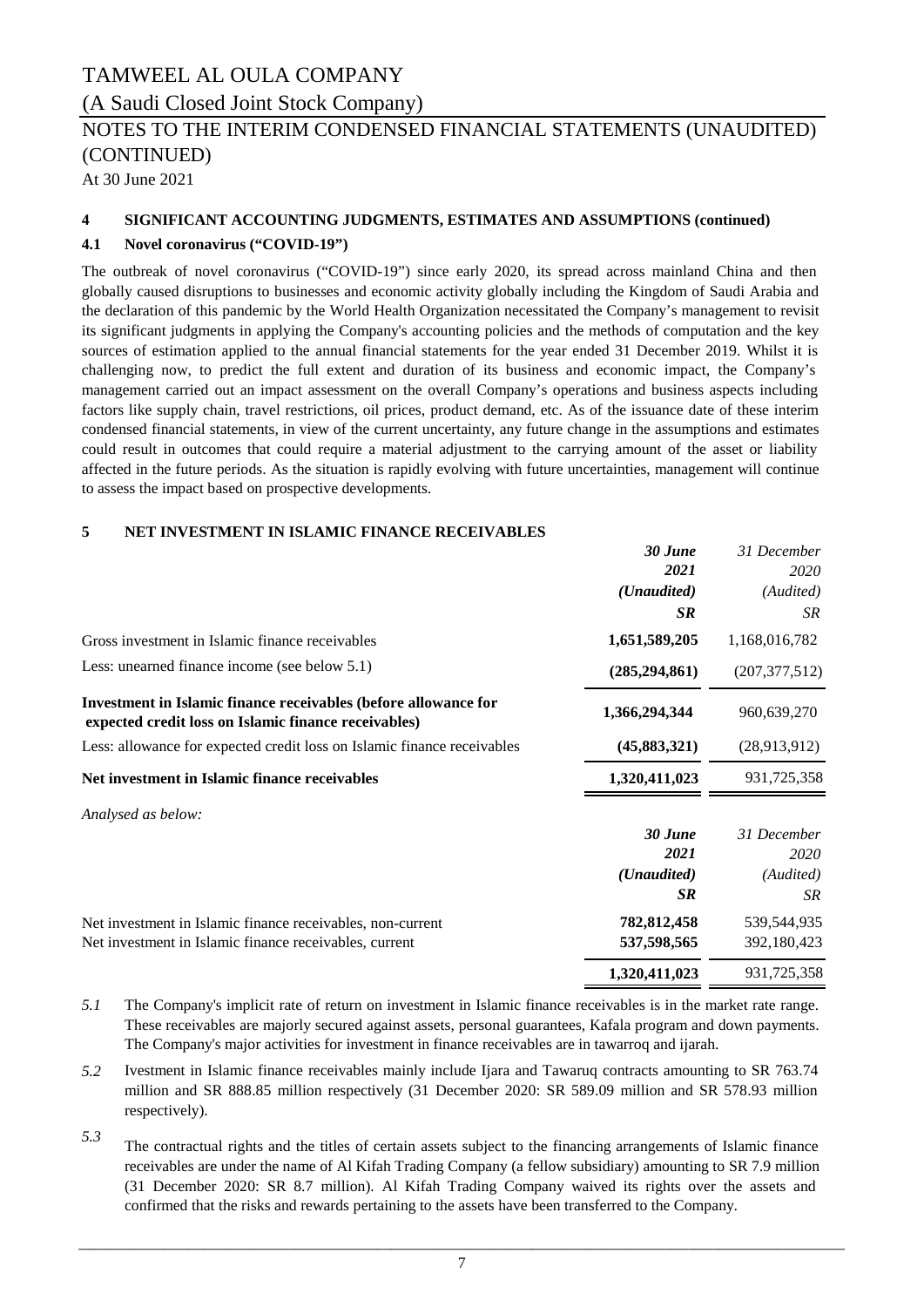(A Saudi Closed Joint Stock Company)

### NOTES TO THE INTERIM CONDENSED FINANCIAL STATEMENTS (UNAUDITED) (CONTINUED)

At 30 June 2021

#### **5 NET INVESTMENT IN ISLAMIC FINANCE RECEIVABLES (continued)**

- *5.4* At 30 June 2021, ijarah receivables include the Company's repossessed assets inventory for contracts having outstanding receivables amounting to SR 158.6 thousands (31 December 2020: SR 772 thousands).
- *5.5* As at 30 June 2021, investment in Islamic finance leases includes SR 130.8 million of balances due from related parties (31 December 2020: 121.44) (Note 6).

#### **6 RELATED PARTY TRANSACTIONS AND BALANCES**

Related parties include partners and entities controlled, jointly controlled or significantly influenced by such parties. Pricing policies and terms of payments of transactions with related parties are approved by the Company's management. Following is the list of related parties of the Company:

| Nature of Relationship |
|------------------------|
| Parent Company         |
| Fellow subsidiary      |
| Fellow subsidiary      |
| Fellow subsidiary      |
| Fellow subsidiary      |
| Fellow subsidiary      |
| Fellow subsidiary      |
| Fellow subsidiary      |
| Fellow subsidiary      |
| Fellow subsidiary      |
|                        |

Following are the details of the major related party transactions occurred during the period:

| <b>Related party</b>           | <b>Nature of transactions</b>         | <b>Amounts of transactions</b><br>Six-month period<br>ended 30 June |              |
|--------------------------------|---------------------------------------|---------------------------------------------------------------------|--------------|
|                                |                                       |                                                                     |              |
|                                |                                       | 2021                                                                | 2020         |
|                                |                                       | <b>SR</b>                                                           | <b>SR</b>    |
| <b>Shareholder</b>             |                                       |                                                                     |              |
| Al Kifah Holding Company       | Amount collected against Islamic      |                                                                     |              |
|                                | finance receivables                   | (5,516,143)                                                         | (4,062,172)  |
|                                | Financing                             |                                                                     | 9,600,000    |
|                                | Value added tax paid on behalf of the |                                                                     |              |
|                                | Company                               | 1,999,081                                                           | 949,437      |
|                                | Services provided                     | 754,544                                                             | 107,775      |
| <b>Fellow</b> subsidiaries     |                                       |                                                                     |              |
| Al Kifah Contracting Company   | Amount collected against Islamic      |                                                                     |              |
|                                | finance receivables                   | (1, 113, 931)                                                       | (4,062,172)  |
|                                | Financing                             | 9,200,000                                                           | 2,990,000    |
|                                | Services provided                     |                                                                     | 345,550      |
| Al Kifah for Building Material | Financing                             | 500,000                                                             | 9,600,000    |
| Company                        | Amount collected against Islamic      |                                                                     |              |
|                                | finance receivables                   | (7,002,312)                                                         | (6,688,493)  |
|                                | Heavy machinery and equipment         |                                                                     |              |
|                                | sales financed by the Company         | 29,188,756                                                          | 13,213,865   |
|                                | Amount paid against machinery and     |                                                                     |              |
|                                | equipment financed                    | (34, 419, 051)                                                      | (42,340,600) |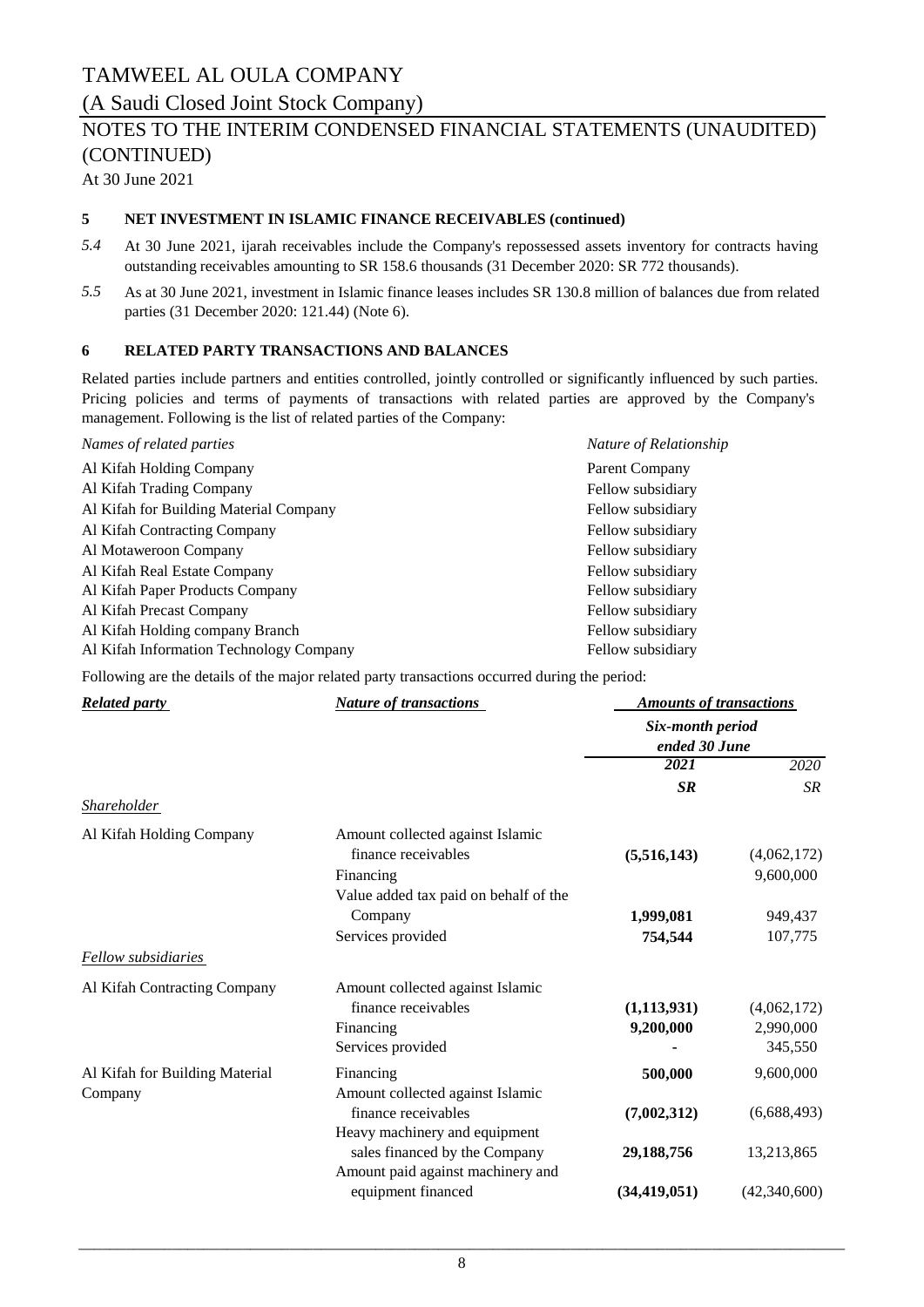(A Saudi Closed Joint Stock Company)

# NOTES TO THE INTERIM CONDENSED FINANCIAL STATEMENTS (UNAUDITED) (CONTINUED)

At 30 June 2021

#### **6 RELATED PARTY TRANSACTIONS AND BALANCES (continued)**

| <b>Related party</b>                                                 | <b>Nature of transactions</b>    |                                   | <b>Amounts of transactions</b> |  |
|----------------------------------------------------------------------|----------------------------------|-----------------------------------|--------------------------------|--|
|                                                                      |                                  | Six-month period<br>ended 30 June |                                |  |
|                                                                      |                                  | 2021                              | 2020                           |  |
|                                                                      |                                  | <b>SR</b>                         | <b>SR</b>                      |  |
| <b>Fellow subsidiaries (continued)</b>                               |                                  |                                   |                                |  |
| Al Kifah Trading Company                                             | Management fees received by the  |                                   |                                |  |
|                                                                      | Company                          |                                   | (60,000)                       |  |
| Al Kifah Real Estate Company                                         | Amount collected against Islamic |                                   |                                |  |
|                                                                      | finance receivables              | (1,028,308)                       | (2,489,583)                    |  |
|                                                                      | Financing                        |                                   | 2,962,000                      |  |
|                                                                      | Amounts paid against services    | (1,678,618)                       | (1,482,473)                    |  |
|                                                                      | Services provided                | 209,717                           | 294,374                        |  |
| Al Kifah Paper Products Company                                      | Services provided                | 6,052                             | 14,938                         |  |
|                                                                      | Amount collected against Islamic |                                   |                                |  |
|                                                                      | finance receivables              | (1,243,256)                       | (2,458,333)                    |  |
|                                                                      |                                  |                                   | 2,990,000                      |  |
| Al Kifah Precast Company                                             | Amount collected against Islamic |                                   |                                |  |
|                                                                      | finance receivables              | (1,036,049)                       | (2,458,333)                    |  |
|                                                                      | Financing                        |                                   | 2,990,000                      |  |
| Al Kifah Information Technology                                      |                                  |                                   |                                |  |
| Company                                                              | Information technology fee       | 1,449,556                         | 266,893                        |  |
|                                                                      | Amounts paid against services    | (954, 955)                        | (105, 248)                     |  |
| Al Motaweroon International Company                                  | Financing                        | 13,600,000                        |                                |  |
|                                                                      | Amount collected against Islamic |                                   |                                |  |
|                                                                      | finance receivables              | (445,778)                         |                                |  |
| The breakdown of amounts due from/to related parties are as follows: |                                  |                                   |                                |  |

#### *Amounts due from related parties ‑ (presented under net investment in Islamic finance receivables note ):*

|                                        | 30 June<br>2021      | 31 December<br>2020 |
|----------------------------------------|----------------------|---------------------|
|                                        | ( <i>Unaudited</i> ) | (Audited)           |
|                                        | <b>SR</b>            | SR.                 |
| Al Kifah Real Estate Company           | 26,175,050           | 26,890,881          |
| Al Kifah Paper Products Company        | 25,961,025           | 26,889,449          |
| Al Kifah Precast Company               | 26,168,233           | 26,889,449          |
| Al Kifah for Building Material Company | 13,939,638           | 19,503,791          |
| Al Kifah Holding Company Branch        | 11,931,857           | 16,547,204          |
| Al Motaweroon international Company    | 13,402,467           |                     |
| Al Kifah Contracting Company           | 13,221,399           | 4,722,391           |
|                                        | 130,799,669          | 121,443,165         |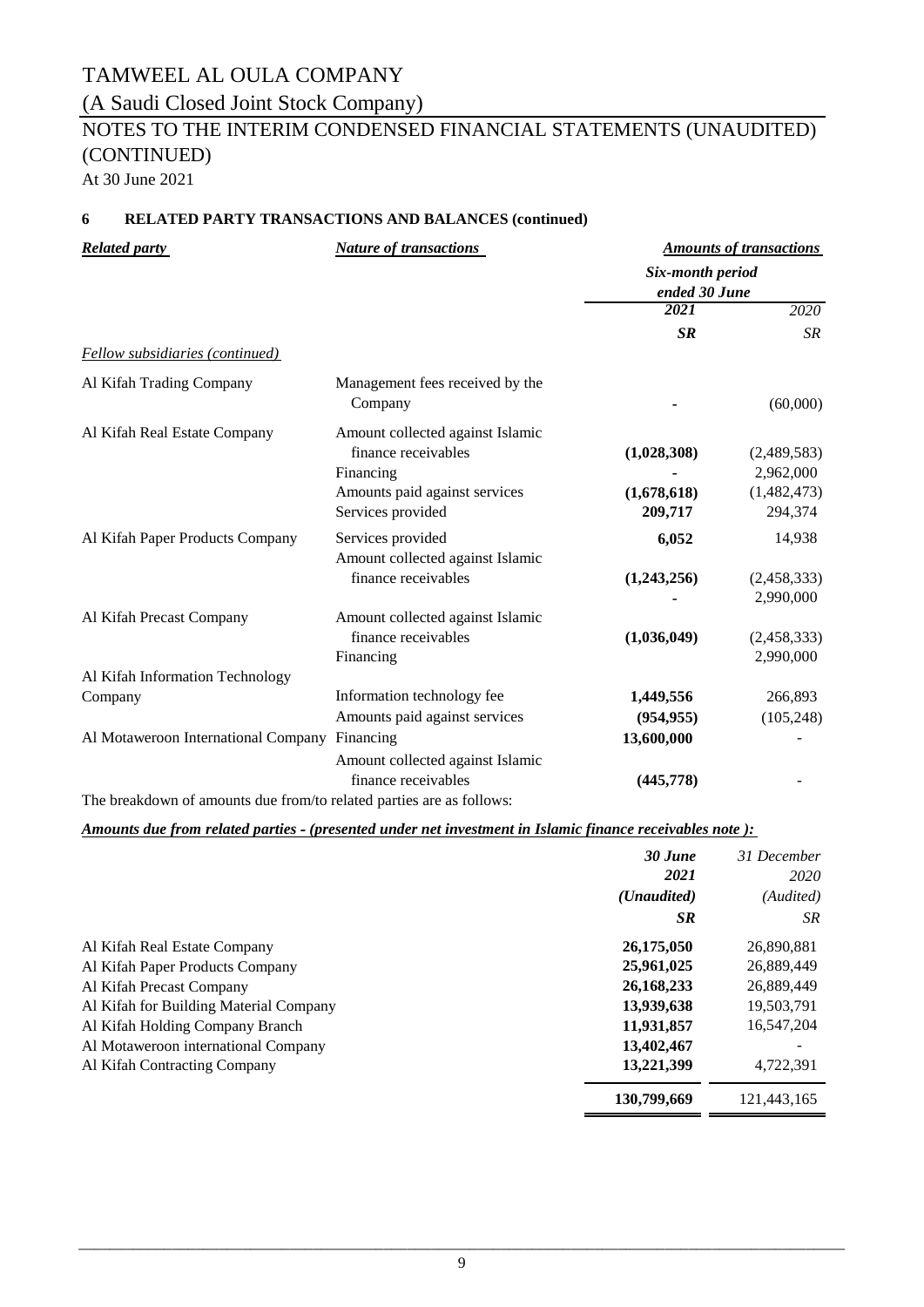### (A Saudi Closed Joint Stock Company)

# NOTES TO THE INTERIM CONDENSED FINANCIAL STATEMENTS (UNAUDITED) (CONTINUED)

At 30 June 2021

#### **6 RELATED PARTY TRANSACTIONS AND BALANCES (continued)**

#### *Amounts due to related parties ‑ (presented under current liabilities):*

| $30$ June                                         | 31 December |
|---------------------------------------------------|-------------|
| 2021                                              | 2020        |
| ( <i>Unaudited</i> )                              | (Audited)   |
| <b>SR</b>                                         | SR.         |
| 275,906<br>Al Kifah Holding Company               | 953,037     |
| 155,250<br>Al Kifah Contracting Company           | 155,250     |
| Al Kifah Paper Products Company<br>51,740         | 14,938      |
| 96,558<br>Al Kifah Information Technology Company |             |
| 56,939<br>Al Kifah Real Estate Company            | 1,525,840   |
| 8,591<br>Al Kifah for Building Material Company   | 3,863,886   |
| Al Kifah Trading Company                          | 319,968     |
| 644,984                                           | 6,832,919   |

*Six-month period* Compensation and remuneration (including salaries and other benefits) for key management personnel is disclosed as follows:

|                                                 | Six-month period      |               |
|-------------------------------------------------|-----------------------|---------------|
|                                                 | ended 30 June<br>2021 | 2020          |
|                                                 |                       |               |
|                                                 | <b>SR</b>             | <b>SR</b>     |
| Short-term employee benefit                     | 989,872               | 626,966       |
| Post-employment benefits                        | 143,086               | 81,944        |
|                                                 | 1,132,958             | 708,910       |
| <b>LOANS AND BORROWINGS</b><br>7                |                       |               |
|                                                 | 30 June               | 31 December   |
|                                                 | 2021                  | 2020          |
|                                                 | (Unaudited)           | (Audited)     |
|                                                 | <b>SR</b>             | <b>SR</b>     |
| <b>Loans and borrowings</b>                     |                       |               |
| SAMA support program (note 7.1)                 | 677,286,354           | 458,843,525   |
| Tawaruq financing (note 7.2)                    | 201,313,349           | 155,984,016   |
| Social development bank financing (note 7.3)    | 93,411,432            | 74,346,936    |
| Less: Modification gain on deferment (note 7.1) | (15, 147, 886)        | (6,465,222)   |
| Net loans and borrowings                        | 956,863,249           | 682, 709, 255 |
|                                                 | 30 June               | 31 December   |
| <b>Analyzed as follows:</b>                     | 2021                  | 2020          |
|                                                 | (Unaudited)           | (Audited)     |
|                                                 | <b>SR</b>             | <b>SR</b>     |
| Non-current portion                             | 625,423,318           | 394,518,316   |
| Current portion                                 | 331,439,931           | 288,190,939   |
|                                                 | 956,863,249           | 682,709,255   |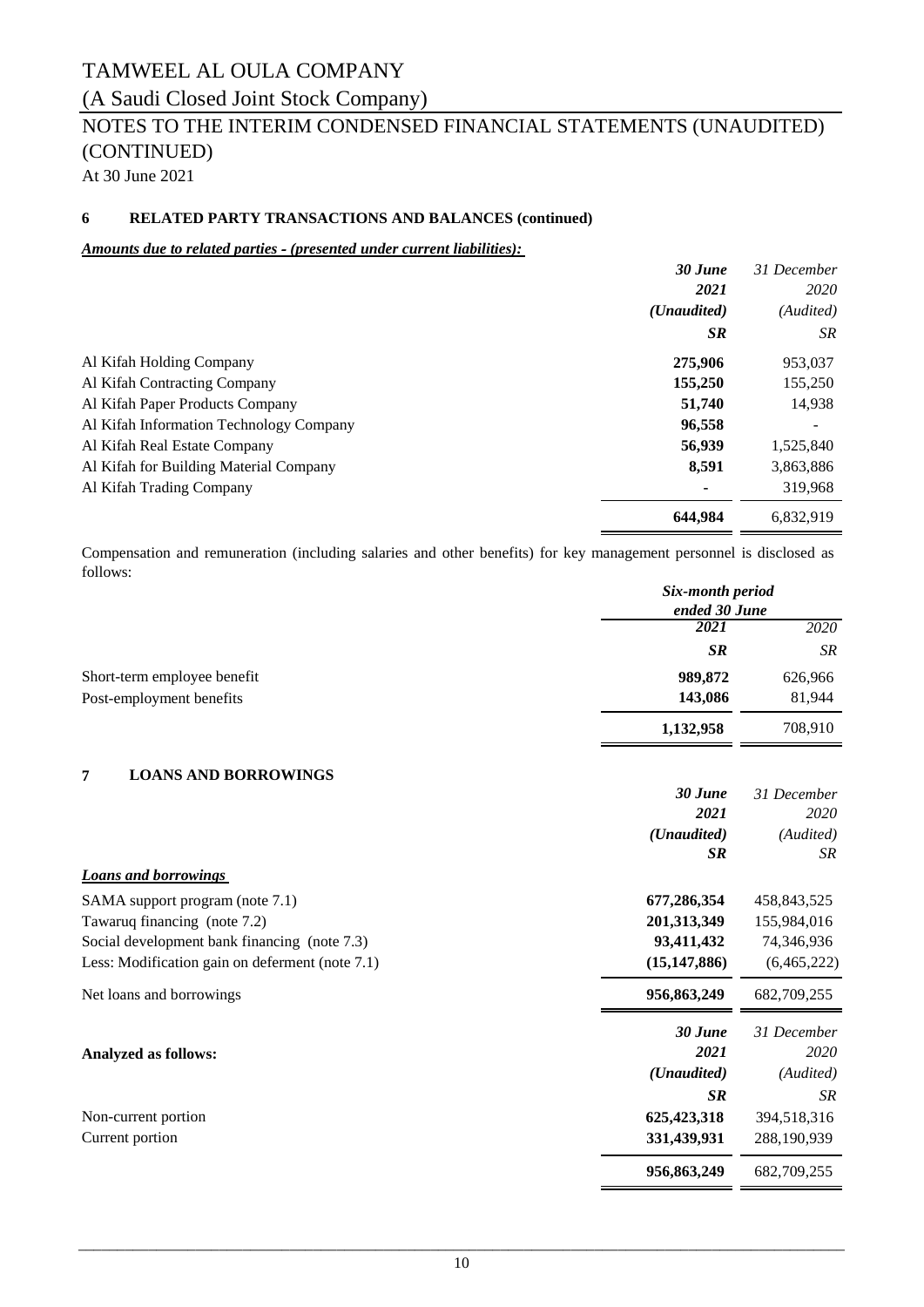### (A Saudi Closed Joint Stock Company)

# NOTES TO THE INTERIM CONDENSED FINANCIAL STATEMENTS (UNAUDITED) (CONTINUED)

At 30 June 2021

#### **7 LOANS AND BORROWINGS (continued)**

- *7.1* During 2020, the Company has signed an agreement with SAMA for deferred payments program and received profit free deposits amounting to SR 175.6 million. The Company further received a deposit of SR 93 million during the period ended 30 June 2021. The Modification gain on deferment includes an amount of SR 7.18 million during the period ended 30 June 2021 (30 June 2020: 2.96), which is recorded under revenue from operations in the statement of profit or loss and other comprehensive income. Further, during 2020, the Company has obtained additional funds from SAMA under loan guarantee program amounting SR 308.18 million to finance its activities, additional SR 182.93 million were obtained during the period ended 30 June 2021. As per the recent communication received from SAMA, the profit free deposits are repayable in bullet payments commencing from April 2022. Loans for Funding for lending program and Loan guarantee program (Kafala) are repayable in equal monthly instalments commencing from July 2021 with the final instalment due in May 2024. SAMA deferred payments program and loan guarantee program are carried at fair value using internal rate of return equivalent to the prevailing market rate.
- *7.2* The Company obtained Tawaruq financing facilities form local commercial banks to finance the purchase of assets for leasing services. Part of Tawaruq loans are short-term and repayable within a year, however, management intends, and has the discretion to rollover the obligation amount for twelve months after the reporting period under the existing loan facility accordingly, management presented the extendable loan amount under non-current portion of loans and borrowings. The loans payable within next 12 months are presented as current liability. Tawaruq loans carry financial charges at prevailing market borrowing costs plus SIBOR. These Tawaruq loans are secured by promissory notes issued by the shareholders. The Company is required to comply with certain covenants under the facility agreements which includes maintenance of certain leverage ratios. The Company had no breach of covenants during the period.
- *7.3* The Company obtained long-term loans from a governmental agent to finance the purchase of assets for leasing services for small and medium sized entities ("SMEs"). During 2020, the Company signed agreements with Social Development Bank ("SDB") to defer all due instalments from March 2020 to September 2021 and a grace period for 6 months for a new loan obtained during the period. The loans are repayable in equal monthly instalments commencing from January 2019 with the final instalment due in March 2024. Accordingly, the portion of the loan payable before 1 July 2022 has been classified under current liabilities.

The loans agreements do not include any covenant to maintain financial ratios during the loans period. The loans are not subject to any interest charges; however the loans carry transactions costs which are amortised as part of the finance costs over the duration of the loans. Social Development Bank financing are carried at fair value using internal rate of return equivalent to the prevailing market rate. The difference between carrying value and face value as of initial recognition date, is treated as government grant, which is amortised over the duration of the related loans.

The loans received by the Company SDB carry special commission at rates significantly lower than the currently prevailing market rates. These loans carry a number of conditions, one of which is that these loans are to be used for providing loans to specific types/sectors of customers at discounted rates. The benefit being the impact of the "lower than market value" loans obtained by the Company has been identified and accounted for as "government grant" and has initially been recorded as income and such benefit is being recognised in statement of comprehensive income of the Company.

### **8 SAMA SUPPORT PROGRAMS AND INITIATIVES**

In response to COVID-19, SAMA launched the Private Sector Financing Support Program ("PSFSP") in March 2020 to provide the necessary support to the Micro, Small and Medium Enterprises ("MSMEs") as per Circular No. 381000064902 dated 16 Jumada II 1438H. The PSFSP mainly encompasses the following programs:

- Deferred payments program;
- Funding for lending program;
- Loan guarantee program; and
- Point of sale ("POS") and e-commerce service fee support program.